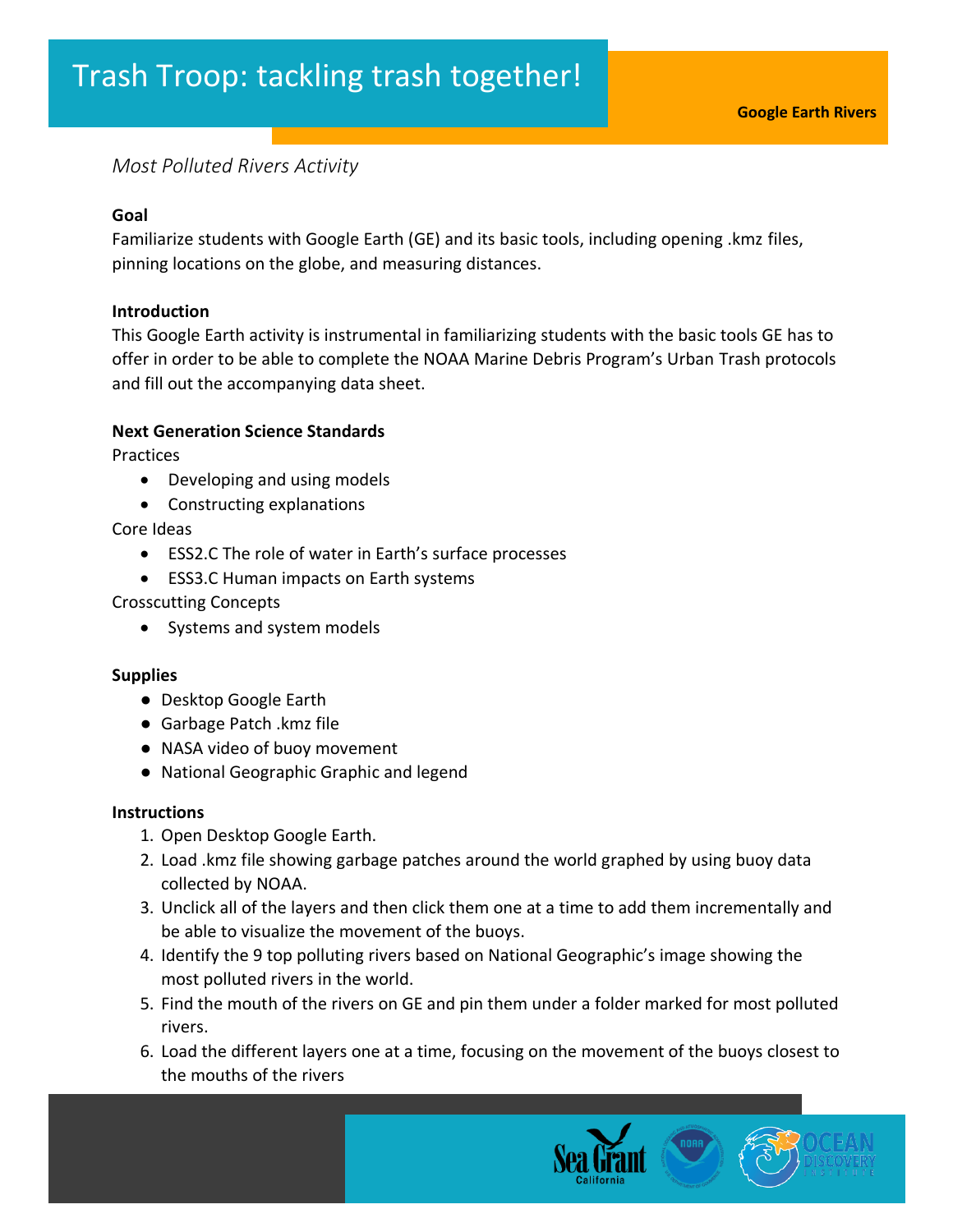- 7. Based on the movement of the buoys as the layers are added, make a hypothesis as to which of the several garbage patches around the world each of the rivers feeds.
- 8. Check this hypothesis with the NASA video showing the movement of the deployed buoys around the world.
- 9. Measure the distance traveled by the trash from the mouth of the river to the center of the garbage patch by using the measuring tool  $(\Box)$ .
- 10. Figure out which distance is the greatest to see just how far trash travels all around the globe.

## **Discussion**

- From which river mouth does trash travel the greatest distance?
- How user friendly is Google Earth?
- Did you have any difficulties with any part of the activity?

## **References**

Garbage Patch Visualization Experiment <https://svs.gsfc.nasa.gov/4174>

What Happens to the Plastic We Throw Out? [https://www.nationalgeographic.com/magazine/2018/06/the-journey-of-plastic-around-the](https://www.nationalgeographic.com/magazine/2018/06/the-journey-of-plastic-around-the-globe/#close)[globe/#close](https://www.nationalgeographic.com/magazine/2018/06/the-journey-of-plastic-around-the-globe/#close)

Marine Pollution <https://admin.nationalgeographic.org/idea/exploring-oceans/>

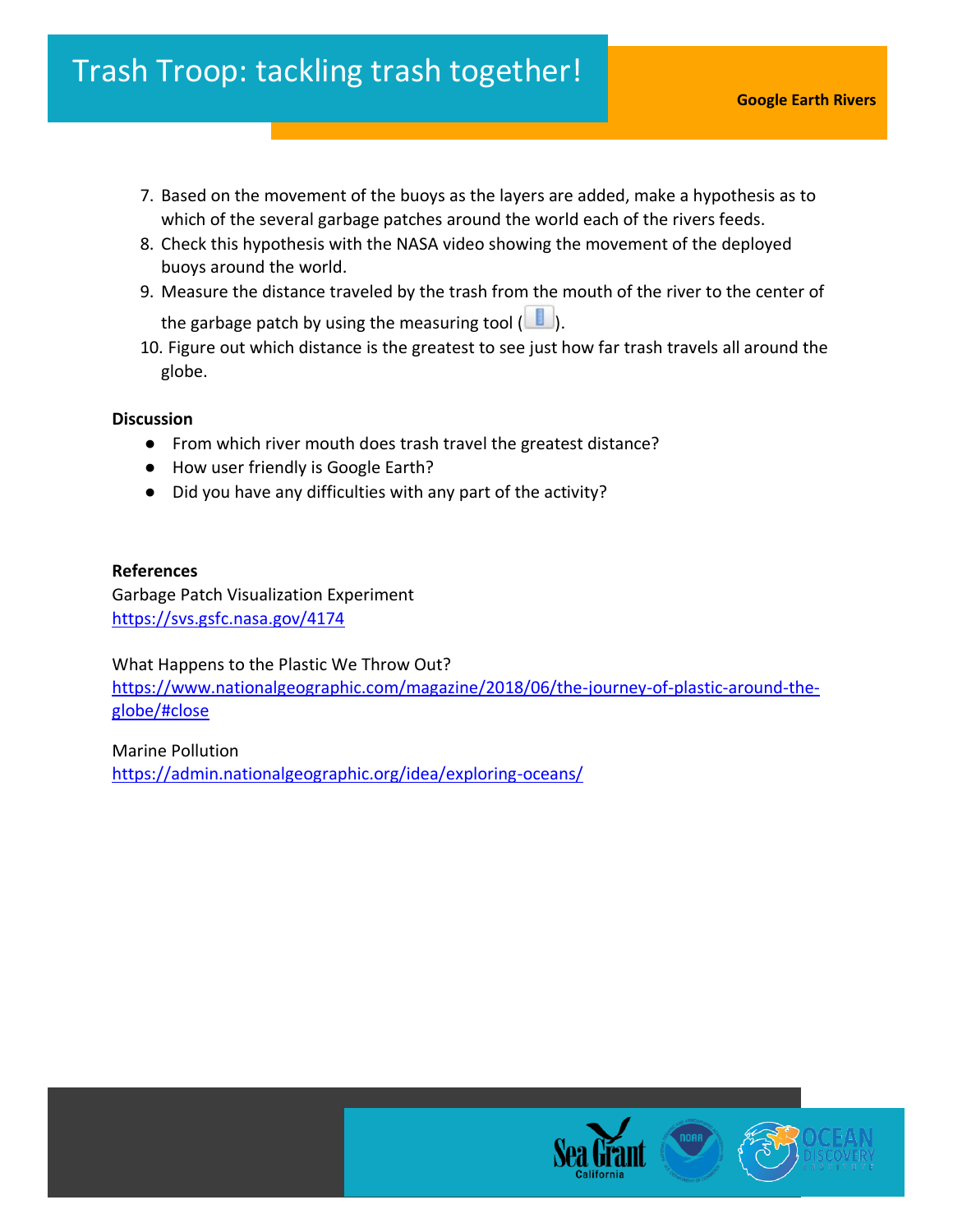